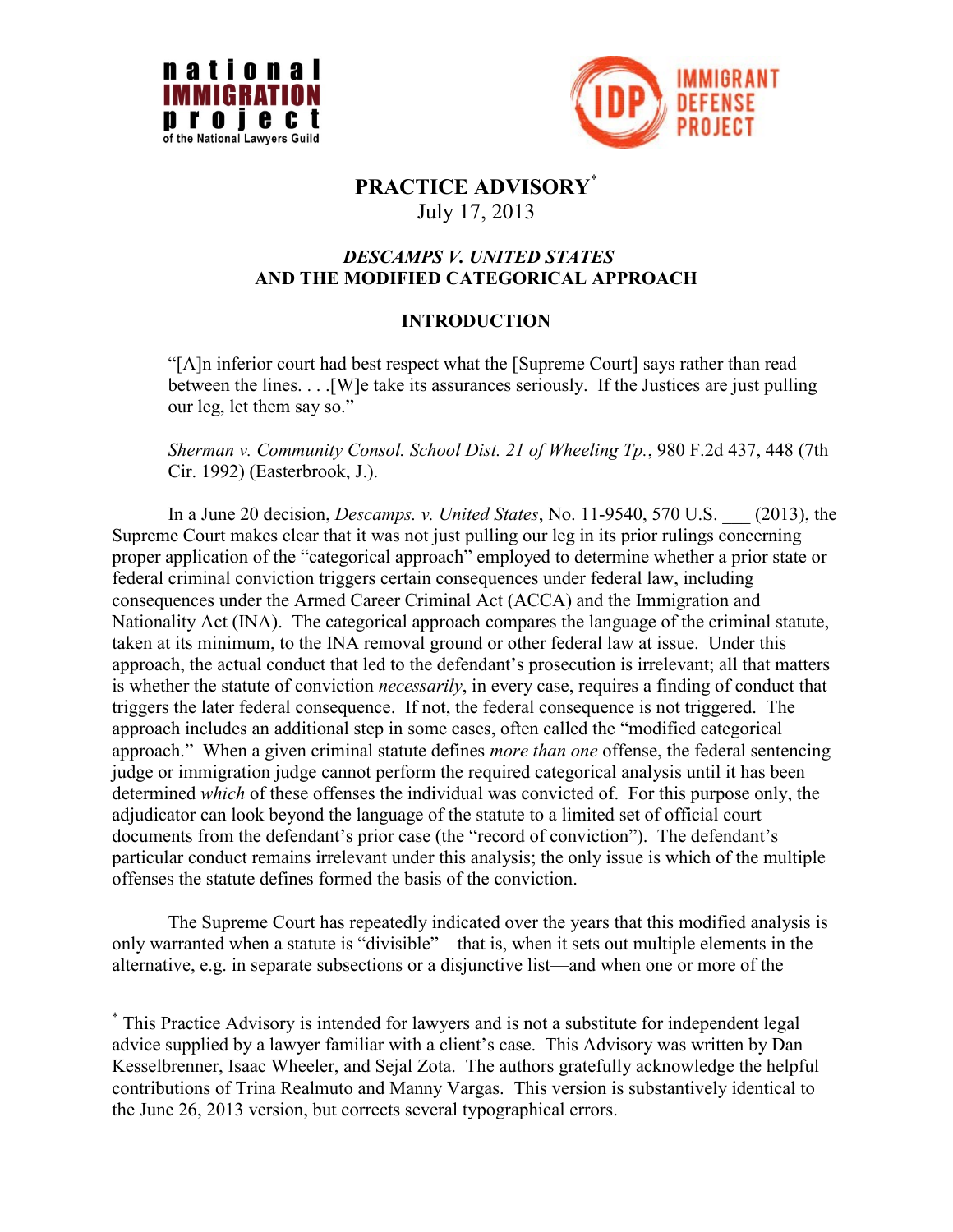alternate offenses listed is not a categorical match. But the Board of Immigration Appeals<sup>1</sup> and several circuits, most notably the Ninth, $<sup>2</sup>$  had nonetheless adopted rules allowing adjudicators to</sup> apply a modified categorical analysis to a much broader array of statutes, finding that the Court's contrary statements were mere dicta. In *Descamps*, the Court forcefully reiterated that it meant what it had said all along: the modified categorical approach can be used *only* when a statute is divisible.

This practice advisory covers: (1) the holding in *Descamps*; (2) why this criminal case is equally applicable to the categorical approach used in immigration proceedings; and (3) the decision's potential implications for specific removal grounds. This advisory, prepared shortly after *Descamps* was handed down, is intended to provide early guidance to advocates analyzing the decision and does not purport to be an exhaustive analysis of all of its implications.

**\* \* \***

<sup>1</sup> *Matter of Lanferman*, 25 I&N Dec. 721 (BIA 2012)

<sup>2</sup> *United States v. Aguila-Montes de Oca*, 655 F. 3d 915 (2011) (en banc); *see also United States v. Armistead*, 467 F.3d 943 (6th Cir. 2006).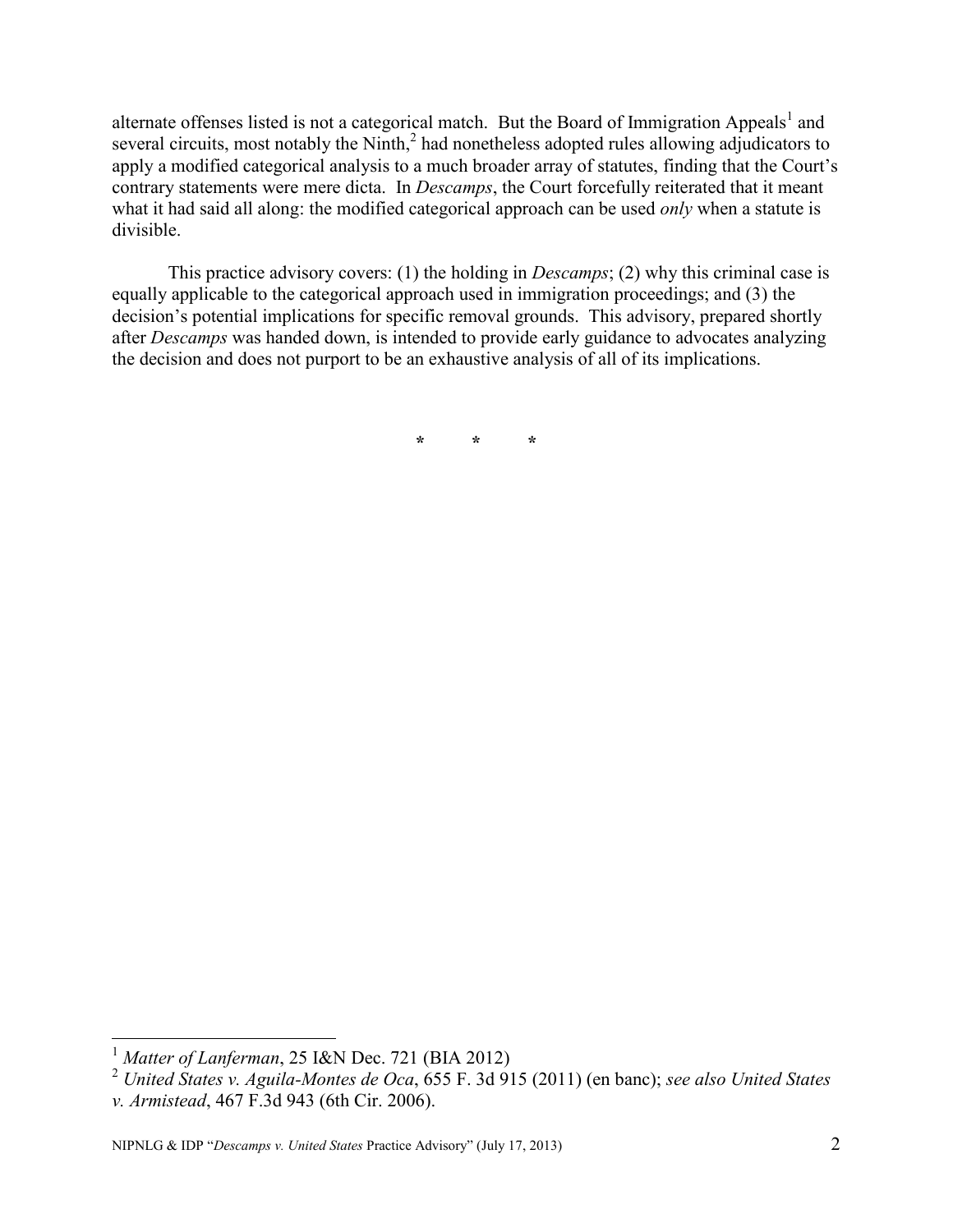## **TABLE OF CONTENTS**

|    | <b>EXAMPLES</b>                                                                                            | DIFFERENT APPROACHES TO MODIFIED CATEGORICAL ANALYSIS:                                                                                                                                                                                                                                                                                                                                      | $\overline{4}$ |
|----|------------------------------------------------------------------------------------------------------------|---------------------------------------------------------------------------------------------------------------------------------------------------------------------------------------------------------------------------------------------------------------------------------------------------------------------------------------------------------------------------------------------|----------------|
| I. | THE SUPREME COURT'S HOLDING IN DESCAMPS                                                                    |                                                                                                                                                                                                                                                                                                                                                                                             | $\overline{4}$ |
| Π. | DESCAMPS' APPLICABILITY TO IMMIGRATION CASES                                                               |                                                                                                                                                                                                                                                                                                                                                                                             | $\overline{7}$ |
|    |                                                                                                            | A. The term "convicted" in the INA must be given a uniform<br>definition in criminal and immigration contexts<br>B. Moncrieffe has already applied a divisibility rule inconsistent<br>with <i>Lanferman</i> in the immigration context<br>C. Lower court authority supports applying <i>Descamps</i><br>to Immigration Cases<br>D. Sixth Amendment considerations were only one of several | 8<br>9<br>10   |
|    | factors in <i>Descamps</i> and the others fully justify applying the<br>Descamps rule to immigration cases |                                                                                                                                                                                                                                                                                                                                                                                             | 11             |
| Ш. | <b>IMPLICATIONS OF DESCAMPS</b>                                                                            |                                                                                                                                                                                                                                                                                                                                                                                             | 14             |
|    | A. Illustrations of the Implications for Specific Offenses                                                 |                                                                                                                                                                                                                                                                                                                                                                                             | 14             |
|    |                                                                                                            | 1. Sexual Abuse of a Minor Aggravated Felony Deportability:<br>Minority<br>2. Firearm Deportability: Lists of Weapons                                                                                                                                                                                                                                                                       | 14             |
|    |                                                                                                            | 3. Child Abuse Deportability: Age of Victim                                                                                                                                                                                                                                                                                                                                                 | 16             |
|    |                                                                                                            | 4. Crime of Violence Aggravated Felony Deportability:<br><b>Common Law Assault Statutes</b>                                                                                                                                                                                                                                                                                                 | 16             |
|    |                                                                                                            | 5. Controlled Substance Deportability: Schedules or Lists of<br><b>Controlled Substances</b>                                                                                                                                                                                                                                                                                                | 16             |
|    |                                                                                                            | B. Retroactivity (Post-Conviction Relief)                                                                                                                                                                                                                                                                                                                                                   | 17             |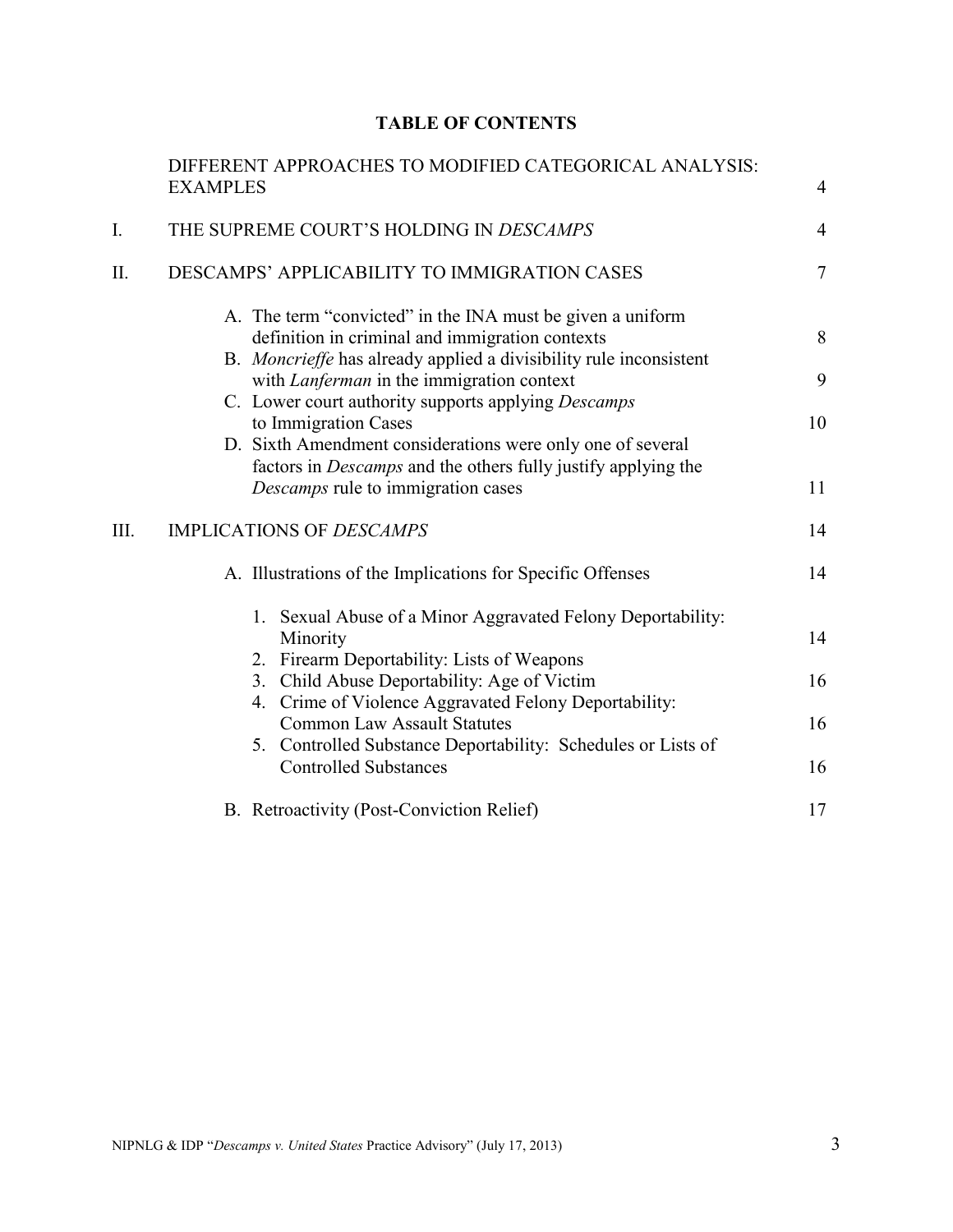#### **Different Approaches to Modified Categorical Analysis: Examples**

Advocates not already familiar with the divergent approaches courts have taken to the modified categorical approach may find the following examples helpful to illustrate the difference in these approaches. Suppose the INA provides that individuals are removable if they have been convicted of "an offense relating to possession or use of a firearm." Respondent X was previously convicted under a state law that punishes "possession of a firearm." Assuming that the state's definition of "firearm" is no broader than the federal law's definition, this conviction categorically satisfies the federal law and X is removable; no modified categorical inquiry is necessary. If, instead, the state law  $X$  had been convicted under punished "possession of (a) a firearm or  $(b)$  a knife," then the offense may be deemed divisible with respect to this removal ground, because it has two alternative sets of elements, one of which does not trigger removal under that ground. Removability would only be triggered if X's record of conviction showed that he was convicted under subparagraph (a) of the state law. Next suppose that the state statute punished "possession of a weapon" but did not further define that term. The statute defines only one offense and is not divisible, so this statute would not trigger removal under the *Descamps* rule that limits modified categorical analysis to divisible statutes. But possession of a firearm would be *sufficient* for conviction under the statute (as would possession of any other deadly weapon). On that basis, prior to *Descamps* the BIA's *Lanferman* decision and the Ninth Circuit's *Aguila-Montes de Oca* case would have allowed a modified categorical approach to determine if the record of conviction revealed what kind of weapon formed the basis for the conviction. Finally, suppose that the state law had punished aggravated assault, defined as ―harmful contact resulting in serious physical injury.‖ Although this statute, too, defines only one offense, and although it is altogether missing any element of use of a weapon, prior to *Descamps*  the Ninth Circuit's rule would have permitted the judge to consult the record of conviction to determine whether X caused the required harmful contact with a firearm. (It is not altogether clear whether the BIA's rule would also have gone that far, but in *Lanferman* the BIA cited *Aguila-Montes de Oca* with approval.)

#### I. **THE SUPREME COURT'S HOLDING IN** *DESCAMPS*

Michael Descamps was convicted of being a felon in possession of a firearm, in violation of 18 U.S.C. § 922(g). The government sought an enhanced sentence under the Armed Career Criminal Act (ACCA), 18 U.S.C. § 924(e), based on Descamps' three prior state convictions, including one for burglary under California Penal Code Ann. § 459, which provides that a "person who enters" certain locations "with intent to commit grand or petit larceny or any felony is guilty of burglary." The ACCA increases the sentences of certain federal defendants who have three prior convictions "for a violent felony," including "burglary, arson, or extortion." To determine whether a given conviction is a "violent felony" as defined by ACCA, courts use what has become known as the categorical approach – comparing the statute of conviction, taken at its minimum, with the definition of the identified "generic" crime. *See Moncrieffe v. Holder*, 569 U.S. \_\_, 133 S. Ct. 1678, 1684 (2013) (applying *Taylor* v. *United States*, 495 U.S. 575 (1990) and *Shepard* v. *United States*, 544 U.S. 13 (2005) in the immigration context).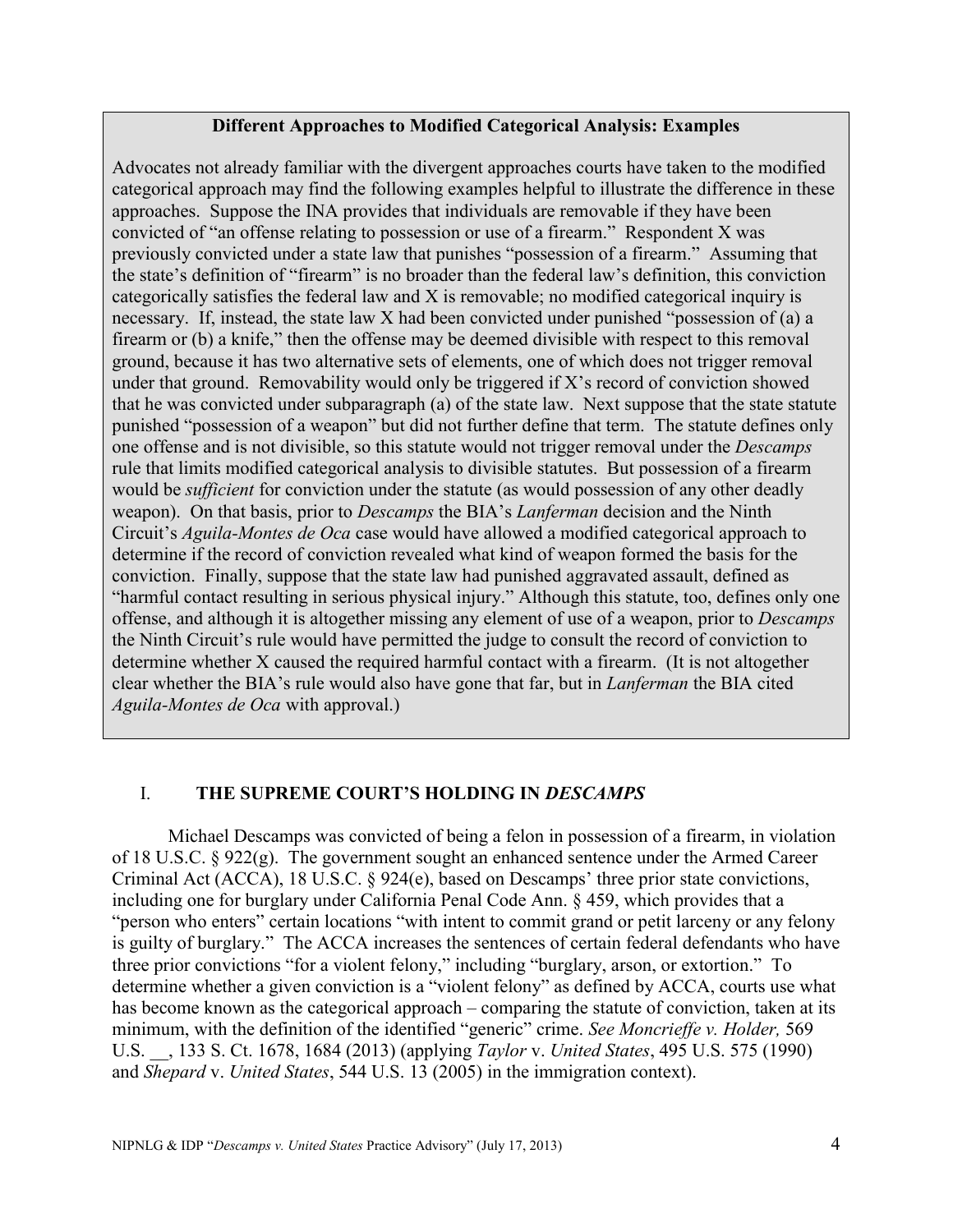Descamps argued that his California burglary conviction did not qualify as an ACCA predicate under the categorical approach because the state burglary statute does not require "unlawful entry" and is thus broader than the generic definition of burglary. The District Court rejected Descamps' argument and imposed an enhanced sentence of 262 months in prison—more than twice the term he would otherwise have received. The court employed what has been called the modified categorical approach and examined underlying court records, finding that Descamps had admitted the elements of a generic burglary when entering his plea. The Court of Appeals for the Ninth Circuit affirmed relying on its decision in *United States* v. *Aguila-Montes de Oca*, 655 F. 3d 915 (9th Cir. 2011) (en banc), which had held that when a factfinder considers a conviction under any statute that is "categorically broader than the generic offense," the court may apply the modified categorical approach and scrutinize certain court documents to determine the factual basis of the conviction. The U.S. Supreme Court granted certiorari to resolve a growing circuit split on the question of whether the modified categorical approach applies to statutes like California burglary that contain a single, "indivisible" set of elements sweeping more broadly than the corresponding generic offense.

In an 8-1 decision, the Supreme Court reversed. It strongly reaffirmed that a federal sentencing judge (and presumably also an immigration judge ruling on whether a state crime fits into one of the criminal removal grounds – *see, infra*, section II of this advisory) may not apply the modified categorical approach and look to the underlying court record when the statute of conviction has a single, indivisible set of elements, such as California burglary. Op. at  $2<sup>3</sup>$  It also held that a conviction for that offense is never for generic burglary because it does not contain an element of unlawful entry. Op. at 10. In doing so, the Court clarified that the modified categorical approach "merely helps implement the categorical approach when a defendant was convicted of violating a divisible statute"—one that sets out multiple, alternative elements, thus defining more than one crime—for example, stating that burglary involves entry into a building *or* an automobile." Op. at 8. It "acts not as an exception, but instead as a tool" to "identify, from among several alternatives, the crime of conviction so that the court can compare it to the generic offense." *Id.* The Court emphasized that an adjudicator applying the modified approach may not examine underlying court records to determine the facts or conduct, but only to determine of which statutory offense or section the person was convicted.

The Court began its analysis by observing that its prior caselaw explaining the categorical approach "all but resolves this case." Op. at 5. The Court explained that in *Taylor v. United States*, 495 U.S. 575 (1990), and *Shepard* v. *United States*, 544 U.S. 13 (2005), it approved the use of a modified categorical approach in a "narrow range of cases" in which a divisible statute, listing potential offense elements in the alternative, renders opaque which element played a part in the defendant's conviction. Op. at  $6-7$ . Because a sentencing court cannot tell, simply by looking at a divisible statute, under which alternative elements a defendant was convicted, the court is permitted to consult a limited class of extra-statutory documents. *See Shepard,* 544 U.S. at 26 (holding that an adjudicator may consult the plea agreement, plea colloquy transcript, charging document or indictment, and jury instructions to determine the offense of conviction when statute is divisible). But it may do so only to assess whether the defendant was convicted

<sup>&</sup>lt;sup>3</sup> The citations to *Descamps* used throughout this practice advisory ("Op. at  $\Box$ ") refer to the slip opinion, available at http://www.supremecourt.gov/opinions/12pdf/11-9540\_8m58.pdf.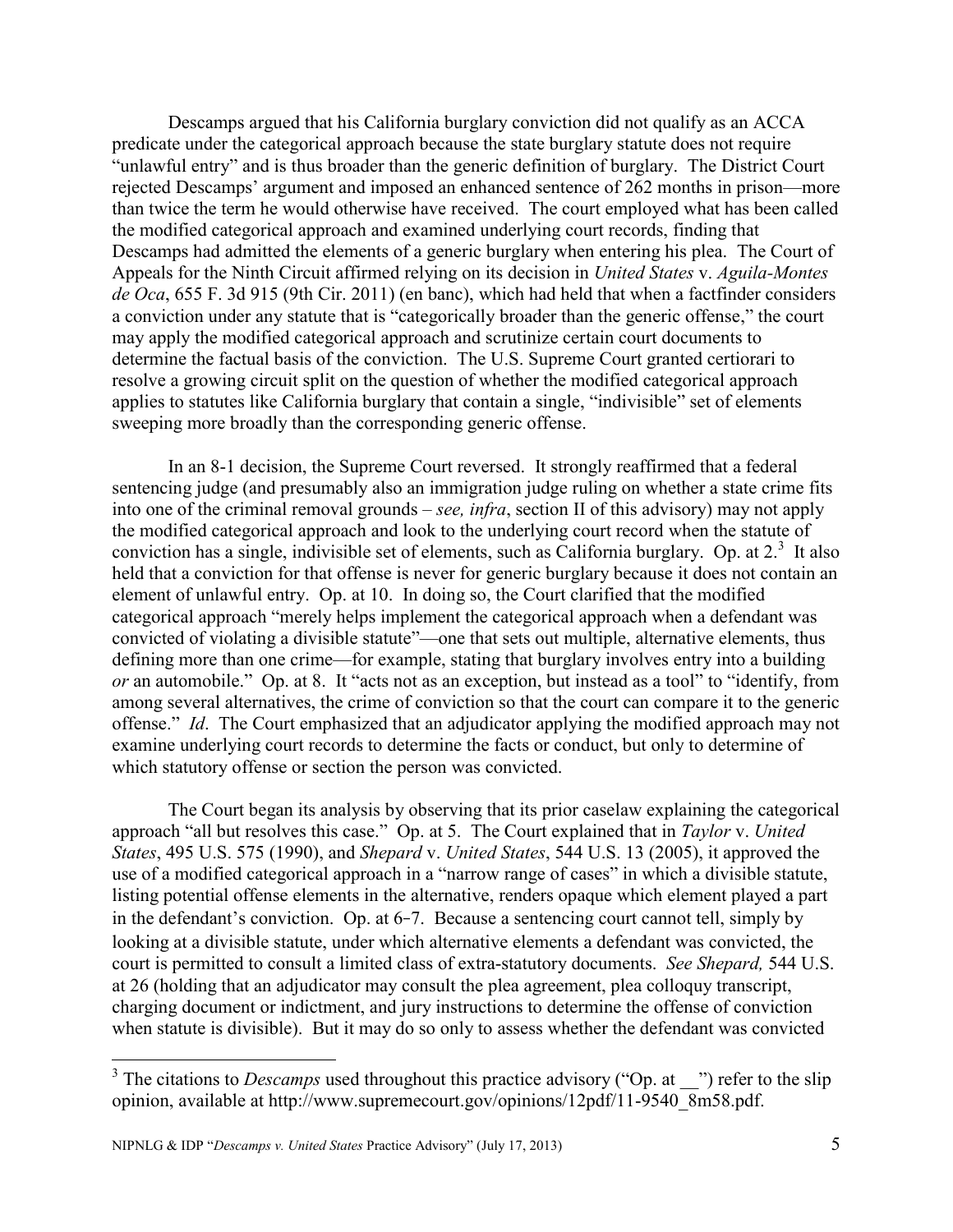of the particular statutory offense that corresponds to the generic offense, not to determine the factual basis of the prior plea. Op. at 7. The Court also cited to *Nijhawan* v. *Holder*, 557 U.S. 29 (2009), and *Johnson* v. *United States,* 559 U.S. 133 (2010), as further emphasizing this elementsbased rationale for the modified categorical approach. Op. at 7-8.

Turning to this case, the Court concluded that the modified approach does not apply because the California burglary statute defines burglary over broadly (by not requiring unlawful entry and by covering shoplifting). It does not, however, define burglary "alternatively, with one statutory phrase corresponding to the generic definition and another not." Op. at 9. Significantly, the Court noted "whether Descamps *did* break and enter makes no difference. And likewise, whether he ever admitted to breaking and entering is irrelevant." *Id.* Because California burglary does not correspond to the generic definition, Mr. Descamps' conviction does not qualify as an ACCA predicate conviction.

Importantly, the Court flatly rejected the Ninth Circuit's approach in *Aguila-Montes¸* noting that "it should be clear that the Ninth Circuit's new way of identifying ACCA predicates has no roots in our precedents…. *Aguila-Montes* subverts those decisions, conflicting with each of the rationales supporting the categorical approach and threatening to undo all its benefits." Op. at  $11-12$ . The Court upheld those rationales, showing that the elements-centric "formal" categorical approach" (1) "comports with ACCA's text and history," (2) "avoids Sixth Amendment concerns that would arise from sentencing courts' making factual findings that properly belong to juries," and (3) "averts 'the practical difficulties and potential unfairness of a factual approach." Op. at 12 (citing *Taylor*, 495 U.S. at 601).

The Court also rebuffed the government's attempt to distinguish overbroad statutes (which is how the government characterized the statute at issue) from statutes missing an element of the generic offense (which the government conceded may not be appropriately analyzed using a modified approach). The Court reasoned that this is a distinction without a difference, as "most overbroad statutes can also be characterized as missing an element; and most statutes missing an element can also be labeled overbroad." Op. at 21. The Court explained that "whether the statute of conviction has an overbroad or missing element, the problem is the same: Because of the mismatch in elements, a person convicted under that statute is never convicted of the generic crime." *Id.* 

Lastly, it is worth noting that the government argued that the sentencing court should consider not only the statute defining an offense but also any judicial interpretations of it, and that here the state judicial rulings interpreting California burglary supplied the otherwise missing element of unlawful entry (though the government conceded that even under its theory the state statute was broader than the generic definition). Op. at 19. In responding to the government's argument, the Court specifically reserved "the question whether, in determining a crime's elements, a sentencing court should take account not only of the relevant statute's text, but of judicial rulings interpreting it." Op. at 20. It is unclear how the Court will ultimately resolve this issue, but should adjudicators be precluded from considering judicially-defined elements or judicial rulings interpreting an element when determining whether a criminal statute is divisible, there may be both positive and negative implications for practitioners depending on the specific state statute. For example, such a rule should benefit noncitizens convicted of common law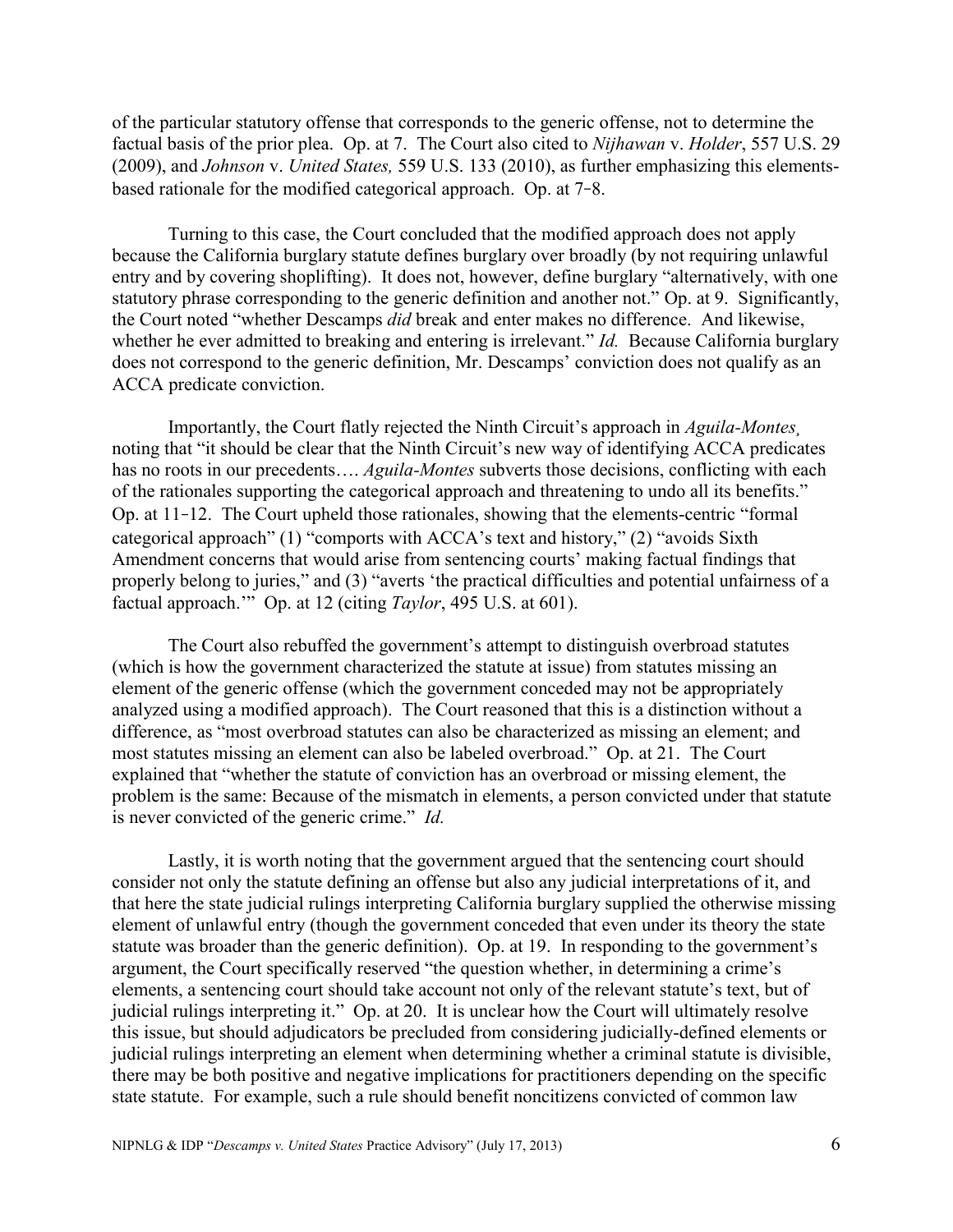offenses that are judicially defined such as many states' assault offenses. Because such statutes are clearly indivisible based on the language of the statute (but not necessarily based on caselaw), practitioners can argue that a conviction under a common law assault statute is broader than a crime of violence as defined in 18 U.S.C. § 16 and thereby not an aggravated felony. It may have negative implications, however, for other offenses where caselaw may help show the indivisible over-broadness of a criminal statute. For example, for conviction of a controlled substance offense in a state like California, the caselaw clarifies that the specific controlled substance is not an element of the offense, but simply an alternative means for commission of the offense that need not be specifically proven by the prosecution. 4 Thus, without pointing to the caselaw, it may be harder for practitioners to argue that certain drug offenses are indivisible.

#### **II.** *DESCAMPS'* **APPLICABILITY TO IMMIGRATION CASES**

The *Descamps* Court reiterated its earlier holdings that ACCA's focus on "previous" convictions" shows that "Congress intended the sentencing court to look only to the fact that the defendant has been convicted of crimes falling within certain categories, and not to the facts underlying the prior convictions." Op. at 12 (quoting *Taylor*, 495 U.S. at 600). The Court found that the Ninth Circuit's broad application of the modified categorical approach violated the statutory requirement of a "conviction." Op. at 13. Because the categorical approach in immigration proceedings similarly relates to removal grounds and bars to relief that require the respondent to have been "convicted" of specified types of crimes, see, e.g., INA § 237(a)(2)(A)(iii), 8 U.S.C. § 1227(a)(2)(A)(iii), use of the modified categorical approach should be similarly limited in the immigration context.

However, in *Matter of Lanferman*, 25 I& N Dec. 721 (BIA 2012), the BIA had asserted that it could apply the modified categorical approach broadly, even in situations where doing so would be impermissible under ACCA, because "the categorical approach itself need not be applied with the same rigor in the immigration context as in the criminal arena," *id.* at 728. *Lanferman* itself did not spell out the Board's reasons for this claim, but it cited other cases reasoning that an immigration judge could constitutionally order removal on the basis of "facts" about a prior conviction that were never proven to a jury beyond a reasonable doubt, whereas a federal criminal court imposing a sentence under ACCA or another federal law could not do so without violating a defendant's right under the Sixth Amendment to have a jury, rather than a judge, determine any fact that increases the maximum criminal penalty she faces. *Lanferman*, 25 I&N Dec. at 728 (citing *Conteh v. Gonzales*, 461 F.3d 45, 55 56 (1st Cir. 2006); *Ali v. Mukasey*, 521 F.3d 737, 741–42 (7th Cir. 2008)).

<sup>4</sup> *See* additional discussion of California controlled substance offenses in Section II.B.5, *infra*. *See also* discussion of the elements/means distinction in Alito dissenting opinion at 6 (―‗[L]egislatures frequently enumerate alternative means of committing a crime without intending to define separate elements or separate crimes'") (*quoting Schad v. Arizona*, 501 U.S. 624, 636 (1991)) and *compare with* majority opinion, Op at 9, n.2 ("[I]f the dissent's real point is that distinguishing between 'alternative elements' and 'alternative means' is difficult, we can see no real-world reason to worry. Whatever a statute lists (whether elements or means), the documents we approved in *Taylor* and *Shepard* . . . would reflect the crime's elements").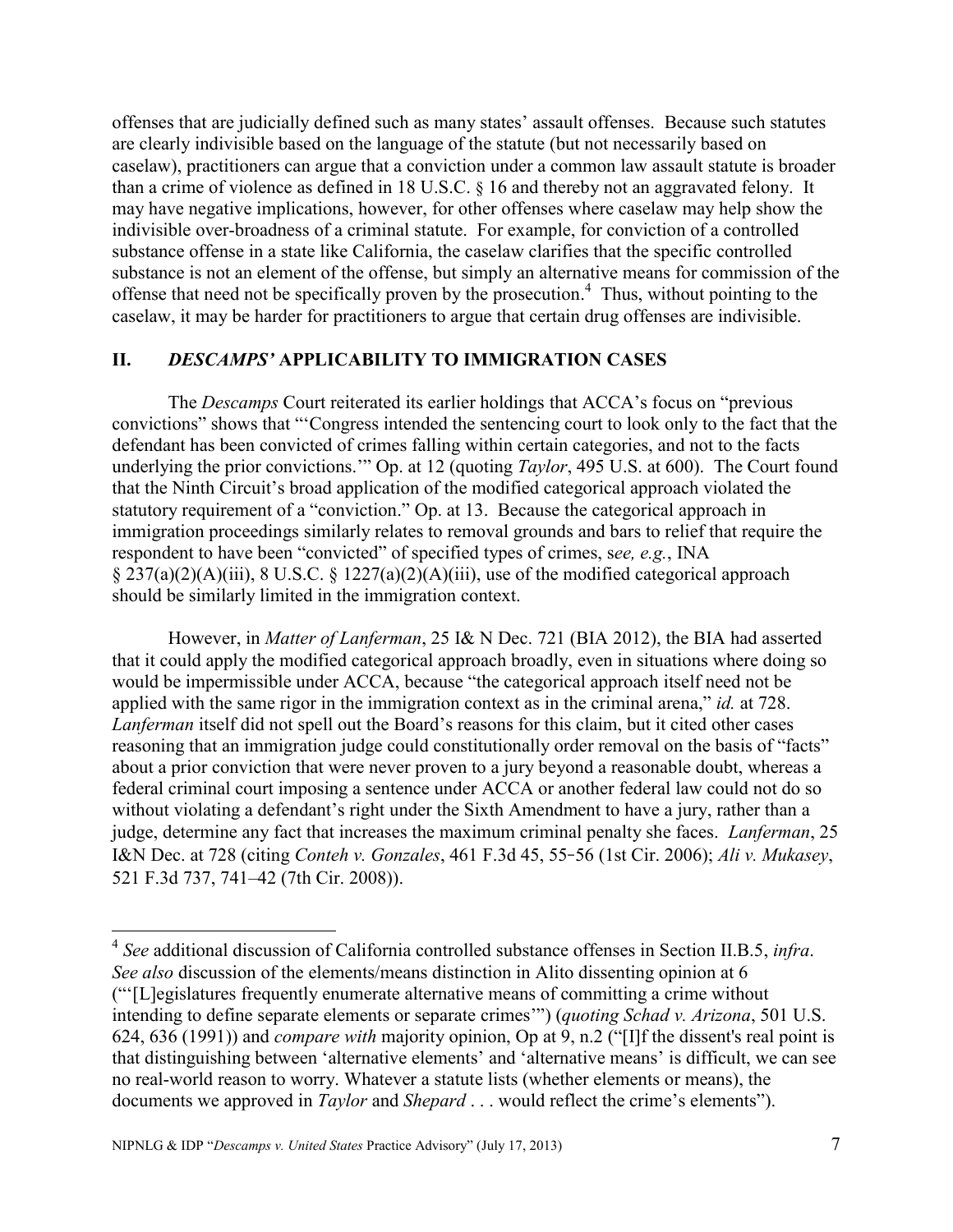The Board determined it would apply a modified categorical approach to "all statutes of conviction . . . regardless of their structure, so long as they contain an element or elements that could be satisfied either by removable or non-removable conduct." *Lanferman*, 25 I&N Dec. at 727.<sup>5</sup> This rule clearly transgresses the rule later announced in *Descamps*, because it allows a modified categorical analysis even when a statute defines only one crime, and even when the removable conduct is *sufficient* (but not *necessary*) for conviction. In essence, the BIA's position in *Lanferman* was that it was free to conclude that Congress meant something different by using the term "convicted" in the INA than it did in using similar language in ACCA, and could therefore disregard criminal precedents based (in part) on Sixth Amendment concerns. The government included a similar claim in its brief to the Supreme Court in *Descamps*, asserting in a footnote that "*Taylor* . . . is not necessarily controlling on the BIA because the BIA is entitled to deference on its interpretation of an immigration statute, as long as it is reasonable." (Br. of Resp. 16 n.3). DHS may therefore attempt to argue that IJs and the BIA should continue to follow *Lanferman* and employ a modified categorical approach to statutes that are "indivisible," in *Descamps*' terms. This argument is mistaken for at least four reasons.

## **A. The term "convicted" in the INA must be given a uniform definition in criminal and immigration contexts.**

Even supposing that Sixth Amendment concerns were a critical factor underlying the categorical approach in the ACCA context (but see below), it is simply untrue that these concerns do not apply to the interpretation of what it means to be "convicted" under the INA. Title II of the INA defines numerous federal crimes, including illegal re-entry. INA § 276(a), 8 U.S.C. § 1326(a)). Under INA § 276(b), a defendant's maximum sentence for this offense increases from two years to twenty years if s/he has re-entered following "conviction" for an aggravated felony. The Sixth Amendment clearly limits judicial factfinding regarding whether or not such prior convictions fall within the "aggravated felony" label, *see, e.g.*, *United States v. Gomez*, 690 F.3d 194, 198-99 (4th Cir. 2012), so *Descamps* prohibits courts from using a modified categorical approach to base an illegal re-entry sentencing enhancement on alleged conduct underlying a defendant's conviction under an indivisible statute.

Under the BIA's suggested approach in *Lanferman*, however, "conviction" means something different for other sections of Title II of the INA. The BIA suggests that federal courts should defer to its interpretation and apply the modified categorical approach to indivisible criminal statutes for purposes of determining whether noncitizens are removable under INA  $\S$ § 212(a)(2) and 237(a)(2) for having been "convicted" of aggravated felonies, crimes involving moral turpitude, etc., or are barred from relief under various other provisions of Title II relating to disqualifying convictions, such as  $\S$  240A(a)(3) and 240A(b)(1)(C). *Lanferman*, 25 I&N Dec. at 729 n.7. This violates the basic maxim of statutory construction that

<sup>&</sup>lt;sup>5</sup> In dicta, the BIA suggested it would have the authority to disregard even federal caselaw from the immigration context under *Nat'l Cable & Telecomms. Ass'n v. Brand X Internet Servs.*, 545 U.S. 967 (2005). *Lanferman*, 25 I&N Dec. at 729 n.7. *But see, e.g.*, *James v. Mukasey*, 522 F.3d 250, 256 (2d Cir. 2008) (noting that circuit courts owe the BIA no deference on the analysis of criminal statutes, including the issue of when to employ a modified categorical approach to do so).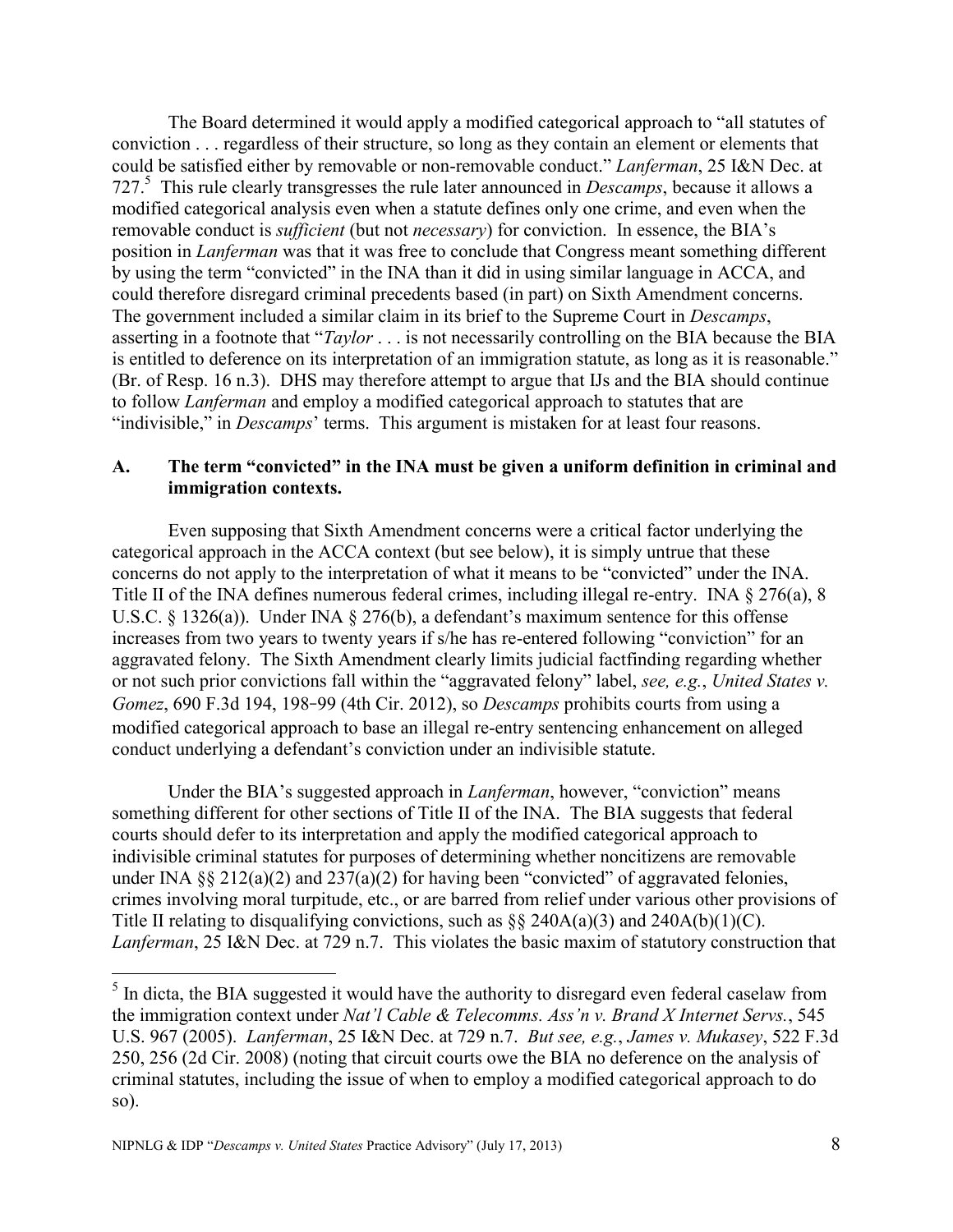the words in a given statute should be given a consistent construction when they appear in multiple provisions. *See, e.g.*, *Merrill Lynch, Pierce, Fenner & Smith Inc. v. Dabit*, 547 U.S. 71, 86 (2006) ("Generally, identical words used in different parts of the same statute are ... presumed to have the same meaning.‖) (internal citation and quotation omitted); *Clark v. Martinez*, 543 U.S. 371, 378 (2005) ("To give the [] same words a different meaning for [different] categor [ies of noncitizens] would be to invent a statute rather than interpret one."); *Leocal v. Ashcroft*, 543 U.S. 1, 11 (2004) (holding that because the "crime of violence" definition under 18 U.S.C. § 16(b) "contains the same formulation" regarding active use of force as § 16(a), "we must give the language in  $\S$  16(b) an identical construction".

While there are exceptions to this interpretive rule, the Supreme Court has already made clear that the meaning of "conviction" and "convicted" in the INA is not one of them. In *Leocal*, it held that because the "crime of violence" aggravated felony definition it was interpreting under the categorical approach was incorporated, word for word, from criminal law, it was *required* to give the term the same construction in both contexts (and therefore to apply the same interpretive tools—in that instance, the criminal rule of lenity): "we must interpret the statute consistently, whether we encounter its application in a criminal or noncriminal context." 543 U.S. at 12 n.8. Because the term "conviction" has criminal applications under the INA itself, it too must be interpreted the same way notwithstanding the lack of Sixth Amendment concerns under certain sections of Title II.<sup>6</sup>

#### **B**. *Moncrieffe* **has already applied a divisibility rule inconsistent with** *Lanferman* **in the immigration context**

The Court's recent *Moncrieffe* decision forecloses any debate over whether a more flexible approach to divisibility analysis should apply to the INA, because in that immigration case the Court applied the modified categorical approach in a narrow way that cannot be reconciled with the BIA's *Lanferman* rule. Consistent with *Descamps*, the Court described the modified categorical approach as applying to "statutes that contain several different crimes, *each described separately.*‖ *Moncrieffe v. Holder,* 133 S. Ct. 1678, 1684 (2013) (emphasis added). The Court applied a modified categorical analysis to the Georgia statute at issue because it *did* describe several crimes separately: it was a crime under that law to "possess, have under [one's] control, manufacture, deliver, distribute, dispense, administer, purchase, sell, or possess with intent to distribute marijuana." The Court therefore consulted the record of conviction (the plea agreement) and found that Mr. Moncrieffe was convicted under the "possess with intent" prong. *Id.* at 1685.

Turning to the "possess with intent to distribute" prong itself, the *Moncrieffe* Court found that under Georgia law it could include both remunerative transfer of marijuana (an aggravated

<sup>6</sup> Consistent with this understanding, the Supreme Court has repeatedly drawn on ACCA precedents in its discussions of how to apply the approach in immigration cases. *See Moncrieffe v. Holder*, 133 S. Ct. 1678, 1684, 1690, 1693 n.11 (2013); *Kawashima v. Holder*, 132 S. Ct. 1166, 1172 (2012); *Gonzales v. Duenas-Alvarez*, 549 US 187-87, 190 (2007). In *Descamps*  itself, both the majority and dissent discussed Justice Alito's dissent in *Moncrieffe* as fully relevant to the ACCA issue before the Court. Op. at 11 n.3; *id.* at 5 (Alito, J., dissenting).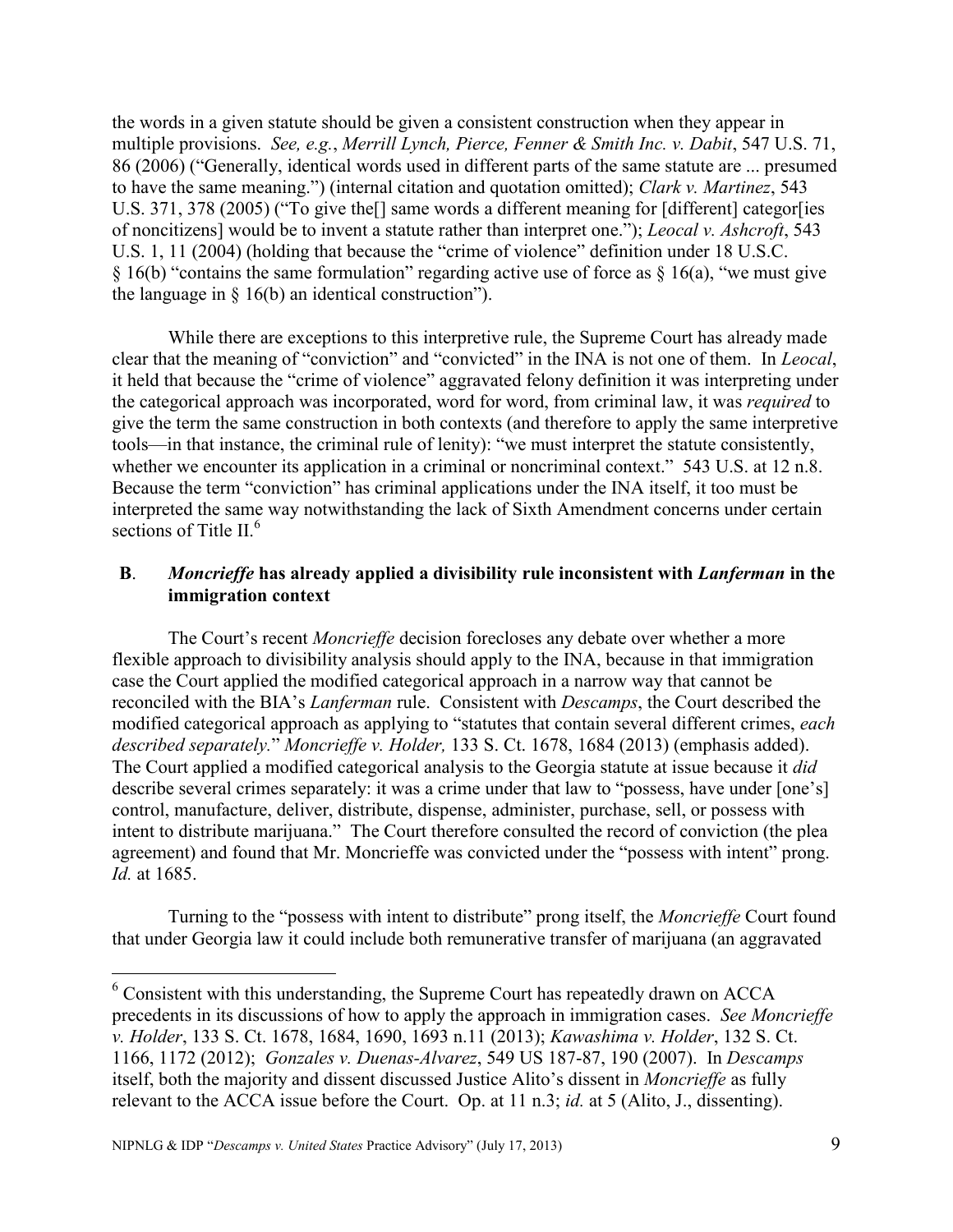felony) and non-remunerative transfer of a small amount (not an aggravated felony). 133 S. Ct. at 1686. On this basis alone, the Court concluded that "the conviction did not 'necessarily' involve facts that correspond to" the federal drug trafficking removal ground and "[u]nder the categorical approach, then, Moncrieffe was not convicted of an aggravated felony." *Id.* at 1687. The Court did not examine the plea agreement or other record of conviction documents to determine whether Mr. Moncrieffe's particular conviction rested on a remunerative transfer or transfer of more than a small amount. In other words, the Court did not regard the "possess with intent" prong as further divisible into separate offenses, but instead examined the one offense it defines *categorically* and determined that it was broader than the relevant removal ground. Note that *Matter of Lanferman* would require the opposite result: because the relevant Georgia provision "contain[s] an element" (distribution) "that could be *satisfied* by either removable or nonremovable conduct" (i.e., by remunerative transfer of any amount, or non-remunerative transfer of a small amount), *Lanferman*, 25 I&N Dec. at 727 (emphasis added), the Board's rule would have required the Supreme Court to determine the "facts" on which Mr. Moncrieffe's conviction was based. *Moncrieffe* is therefore consistent with *Descamps* in rejecting the BIA rule, and proves that the Supreme Court will not tolerate application of the *Lanferman* rule in immigration cases any more than in criminal ones.

#### **C. Lower court authority supports applying** *Descamps* **to Immigration Cases**

Taken together, *Moncrieffe* and *Descamps* should clinch the argument that *Lanferman* has been abrogated. However, advocates may also find it useful to point to lower-court decisions that have rejected distinctions in the categorical analysis between ACCA and INA cases. For instance, in *Campbell v. Holder*, 698 F.3d 29, 33–35 (1st Cir. 2012), the First Circuit expressly disapproved the BIA's *Lanferman* rule in reliance on the Supreme Court's ACCA jurisprudence. In *Young v. Holder*, 697 F.3d 976, 982 (9th Cir. 2012) (en banc), the Ninth Circuit applied its (mistaken) criminal divisibility approach from *Aguila-Montes de Oca* in an immigration case, so its reversal should carry over as well. Other courts have held more broadly that the immigration and criminal categorical approaches are equivalent. *See, e.g.*, *Jean-Louis v. Att'y Gen.*, 582 F.3d 462, 478–80 (3d Cir. 2009); *Prudencio v. Holder*, 669 F.3d 472, 484 (4th Cir. 2012); *cf. Perez-Gonzalez v. Holder*, 667 F.3d 622, 625 (5th Cir. 2012) (rejecting without comment dissent's argument that categorical approach should apply with less rigor in immigration cases). Still other courts have not addressed the issue as explicitly but have confirmed that the categorical approach applies at least as forcefully in immigration cases by applying criminal precedents to immigration petitions for review, or vice versa. *See, e.g.*, *United States v. Beardsley*, 691 F.3d 252, 263–67, 275 (2d Cir. 2012); *Evanson v. Att'y Gen.*, 550 F.3d 284, 290–92 (3d Cir. 2008); *Rashid v. Mukasey*, 531 F.3d 438, 447 (6th Cir. 2008); *Olmstead v. Holder*, 588 F.3d 556, 559 (8th Cir. 2009); *Efagene v. Holder*, 642 F.3d 918, 921 (10th Cir. 2011); *Jaggernauth v. Att'y Gen.*, 432 F.3d 1346, 1353 (11th Cir. 2005).

The discussion above indicates why the few lower courts that have suggested that the categorical approach may be less protective in immigration cases are mistaken. *See Conteh v.*  461 F.3d 45, 55 56 (1st Cir. 2006); *Ali v. Mukasey*, 521 F.3d 737, 741–42 (7th Cir. 2008); *Godoy-Bobadilla v. Holder*, 679 F.3d 1052, 1056–68 & n.3 (8th Cir. 2012). *Conteh*'s broad suggestion that the modified categorical approach may be more relaxed in INA cases (which the BIA cited in *Lanferman*) was explicitly renounced as incorrect *dictum* by the First Circuit when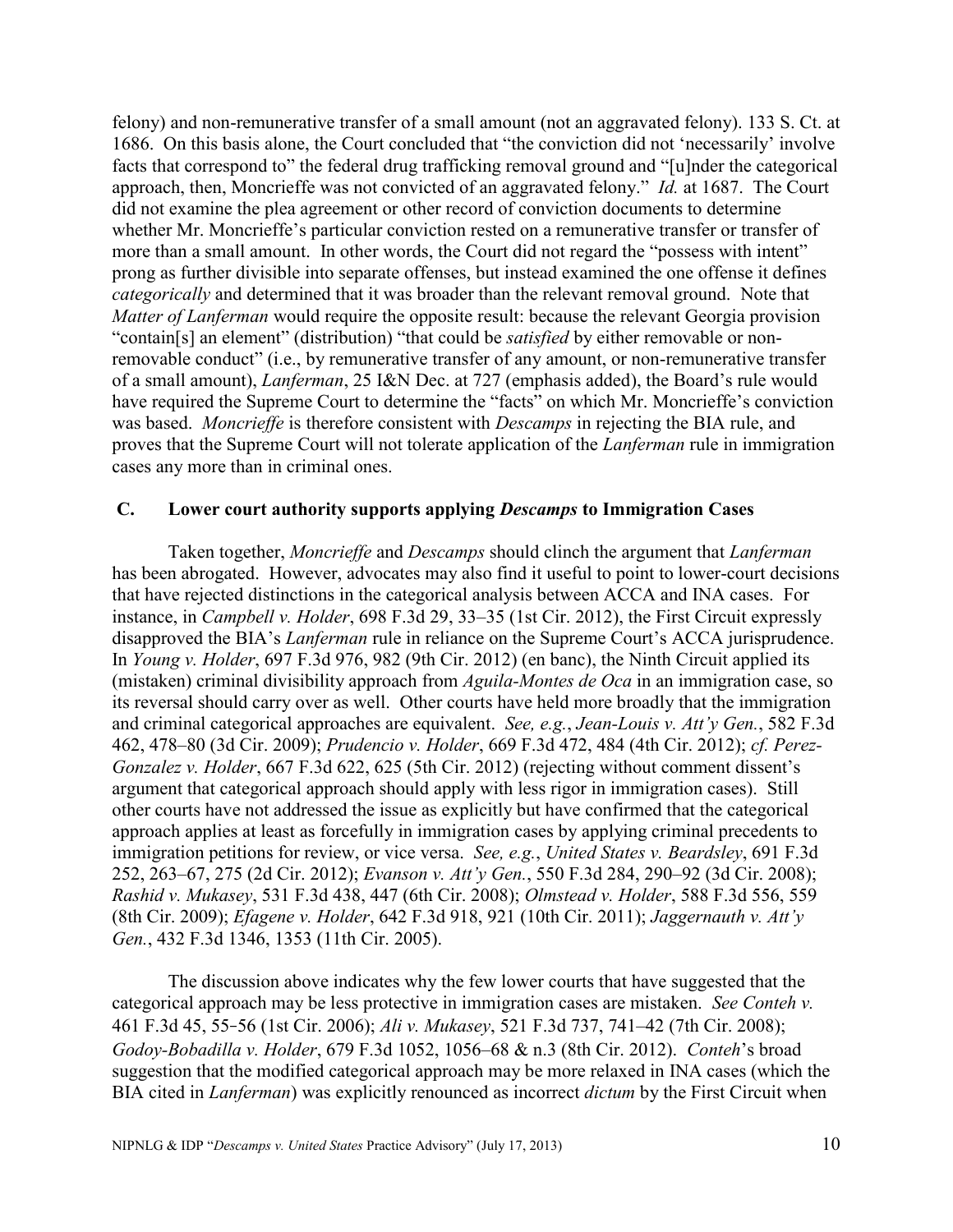it later considered the divisibility issue. *See Campbell*, 698 F.3d at 33-35. And *Ali* and *Godoy*-*Bobadilla* may be limited to the narrow and unrelated issue they addressed. These cases permit courts in the Seventh and Eighth Circuits to abandon categorical analysis altogether under certain circumstances to determine whether an offense is a "crime involving moral turpitude," but that holding, even assuming it is correct,<sup>7</sup> should not alter the limits on modified categorical analysis where the categorical approach *does* apply. *Cf. Campbell*, 698 F.3d at 34 ("[F]act-specific provisions aside . . . the categorical approach operates similarly in the INA context as in the criminal context." $).$ <sup>8</sup>

#### **D. Sixth Amendment considerations were only one of several factors in** *Descamps* **and the others fully justify applying the** *Descamps* **rule to immigration cases**

The *Descamps* Court notes that Sixth Amendment concerns are only one of three rationales the Court has given for requiring categorical analysis of prior convictions under ACCA. Op. at 12. Indeed, *Taylor*, the first case in which the Court held that this approach was required under ACCA, was decided a full decade before the Court recognized that judicial factfinding at sentencing violates the Sixth Amendment. *See Apprendi v. New Jersey*, 530 U.S. 466 (2000). But even if it were permissible to apply the categorical approach differently to removal proceedings merely because of the lack of Sixth Amendment concerns, neither *Descamps* nor earlier cases offer any justification for doing so. Instead, the rationales they advance for narrow application of the MCA apply with at least as much force to immigration proceedings.

The first consideration *Descamps* offers is the text of ACCA itself, which as noted above requires a "conviction." Slip op. 12. "If Congress had wanted to increase a sentence based on the facts of a prior offense," the Court reasoned, "it presumably would have said so . . .." *Id.* (citing *Taylor*, 495 U.S. at 600; *Shepard*, 544 U.S. at 19). This reasoning is fully applicable to the INA; as the Court found in *Moncrieffe,* when *"*the relevant INA provisions ask what the noncitizen was 'convicted of,' not what he did,  $\ldots$  the inquiry in immigration proceedings is limited accordingly." Moncrieffe, 133 S.Ct. at 1690.<sup>9</sup> The *Moncrieffe* Court cited judicial

 7 *But see Olivas-Motta v. Holder*, \_\_\_ F.3d \_\_\_, No. 10-72459, 2013 WL 2128318 (9th Cir. May 17, 2013); *Prudencio v. Holder*, 669 F.3d 472, 484 (4th Cir. 2012); *Sanchez-Fajardo v. Holder*, 659 F.3d 1303 (11th Cir. 2011); *Jean-Louis v. Att'y Gen.*, 582 F.3d 462, 478–80 (3d Cir. 2009). <sup>8</sup> The Second Circuit has also occasionally countenanced divergent outcomes of categorical analysis in criminal and immigration cases, but in the opposite direction: it has only done so in the context of adopting a rule more favorable to immigrants than its own sentencing precedent. *See Martinez v. Mukasey*, 551 F.3d 113, 118 (2d Cir. 2008); *Aguirre v. INS*, 79 F.3d 315 (2d Cir. 1996). It has never suggested or held that the categorical approach can be *less* protective in immigration cases than it is in criminal ones. *Cf. Beardsley*, 691 F.3d at 263–67 (adopting *Descamps*' approach to divisibility and drawing no distinction between ACCA and INA precedents).<br><sup>9</sup> The Desea

The *Descamps* Court contrasted ACCA with other statutes that *do* show a congressional intent to focus on underlying conduct, and cited as an example "an immigration statute" considered in *Nijhawan v. Holder*, 557 U.S. 29 (2009), which the Court found to require a "circumstancespecific" rather than a categorical inquiry. *Descamps*, Op. at 12. The government would be foolish to attempt to argue that this vague reference to "an immigration statute" means that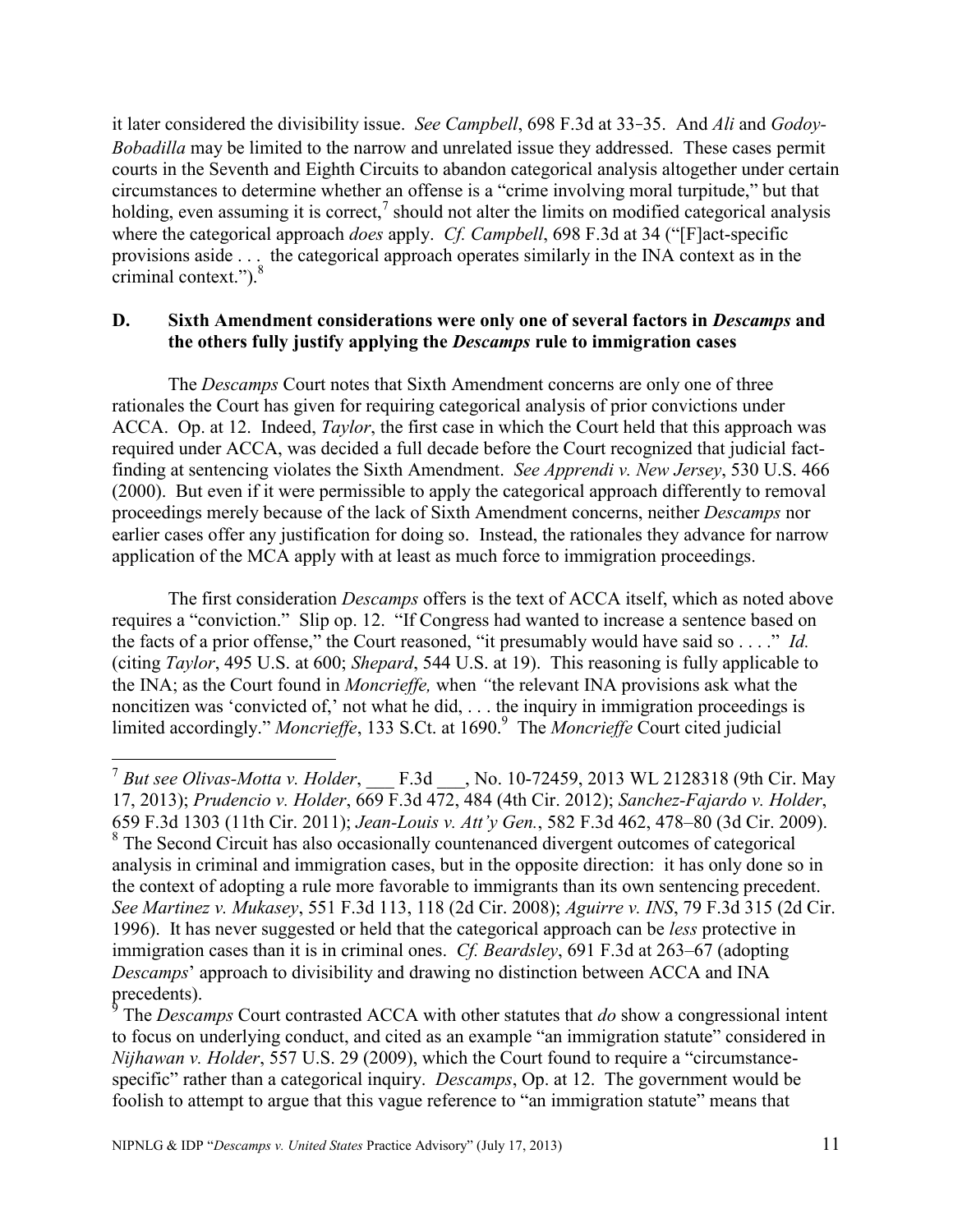decisions dating back to 1914 applying this limitation, *id.* at 1684, 1685, noting that the "reason" for the longstanding categorical approach in immigration law (since long before *Taylor*) was that ―‗[c]onviction is the relevant statutory hook.'‖ *Id.* at 1685 (quoting *Carachuri–Rosendo v. Holder,* 130 S.Ct. 2577, 2588 (2010)).<sup>10</sup>

The Court also noted ACCA's legislative history, pointing out that in the debate leading up to ACCA it was clear that "Congress meant  $\ldots$  a prior crime  $[t_0]$ .  $\ldots$  qualify as a predicate offense in all cases or in none," rather than making such consequences turn on the underlying facts in each individual case. *Descamps*, slip op. at 12-13. The debate over the INA reveals precisely the same congressional intent. The Senate version of the bill that would become the modern INA initially proposed to authorize deportation for anyone convicted of a crime "if the

 $\overline{a}$ 

*Descamps* distinguished conviction-based INA provisions in general from ACCA and does not require the same divisibility analysis for them. Such an interpretation would deliberately misread both cases. The issue in *Nijhawan* was much narrower: considering the "fraud or deceit" aggravated felony ground, INA § 101(a)(43)(M)(i), *Nijhawan* held that the isolated phrase "in which the loss to the victim  $\ldots$  exceeds \$10,000" permitted an immigration judge to consult some sources of extra-record evidence to determine the loss amount related to a conviction that *categorically* involves fraud or deceit. 557 U.S. at 40. That is, *Nijhawan* broadly reaffirmed the applicability of categorical analysis to conviction-based removal grounds, including  $\S$  101(a)(43)(M)(i), but held that in certain specific instances, language in the statute limits the application of certain particular removal grounds to offenses that categorically meet the definition by specifying *further* conditions and limitations that are not established categorically. *See Moncreiffe*, 133 S. Ct. at 1684 (holding that the categorical approach is ―generally employ[ed]‖ for aggravated felony determinations under the INA, citing *Nijhawan*); *id.* at 1691 ("The monetary threshold [of  $\S$  (M)(i)] is a limitation, written into the INA itself, on the scope of the aggravated felony for fraud. And the monetary threshold is set off by the words 'in which,' which calls for a circumstance-specific examination of "the conduct involved '*in*' the commission of the offense of conviction."). These "circumstance-specific" limits on particular removal grounds have no bearing on how the categorical and modified categorical approaches are to be applied to the generically defined components of those grounds. *See Campbell*, 698 F.3d at 34 (―[T]he Supreme Court's decision in *Nijhawan . . .* requires the *Taylor– Shepard* analysis in INA cases—save where the matching INA offense is phrased so as to require a fact-specific determination.‖); *accord Lanferman*, 25 I&N Dec. at 726 (observing that circumstance-specific INA provisions "do not  $\ldots$  involve<sup>[]</sup> a divisibility analysis"). For a full discussion of why *Nijhawan* does not permit courts to relax or abandon the categorical analysis of conviction-based removal grounds in general, see *Practice Advisory*: *The Impact of* Nijhawan v. Holder *on Application of the Categorical Approach to Aggravated Felony Determinations* (June 24, 2009), *available at* http://www.nationalimmigrationproject.org/legalresources /cd\_pa\_Nijhawan%20and%20the%20Categorical%20Approach%20-%20NIPNLG%20 and%20IDP%20-%202009.pdf.

<sup>10</sup> The Court also cited with approval a scholarly article demonstrating that courts had applied the categorical approach for decades before *Taylor*, based on the understanding of congressional intent manifested in the conviction requirement. *Moncrieffe*, 133 S. Ct. at 1685 (citing Das, *The Immigration Penalties of Criminal Convictions: Resurrecting Categorical Analysis in Immigration Law*, 86 N.Y.U. L. Rev. 1669, 1688–1702, 1749–1752 (2011)).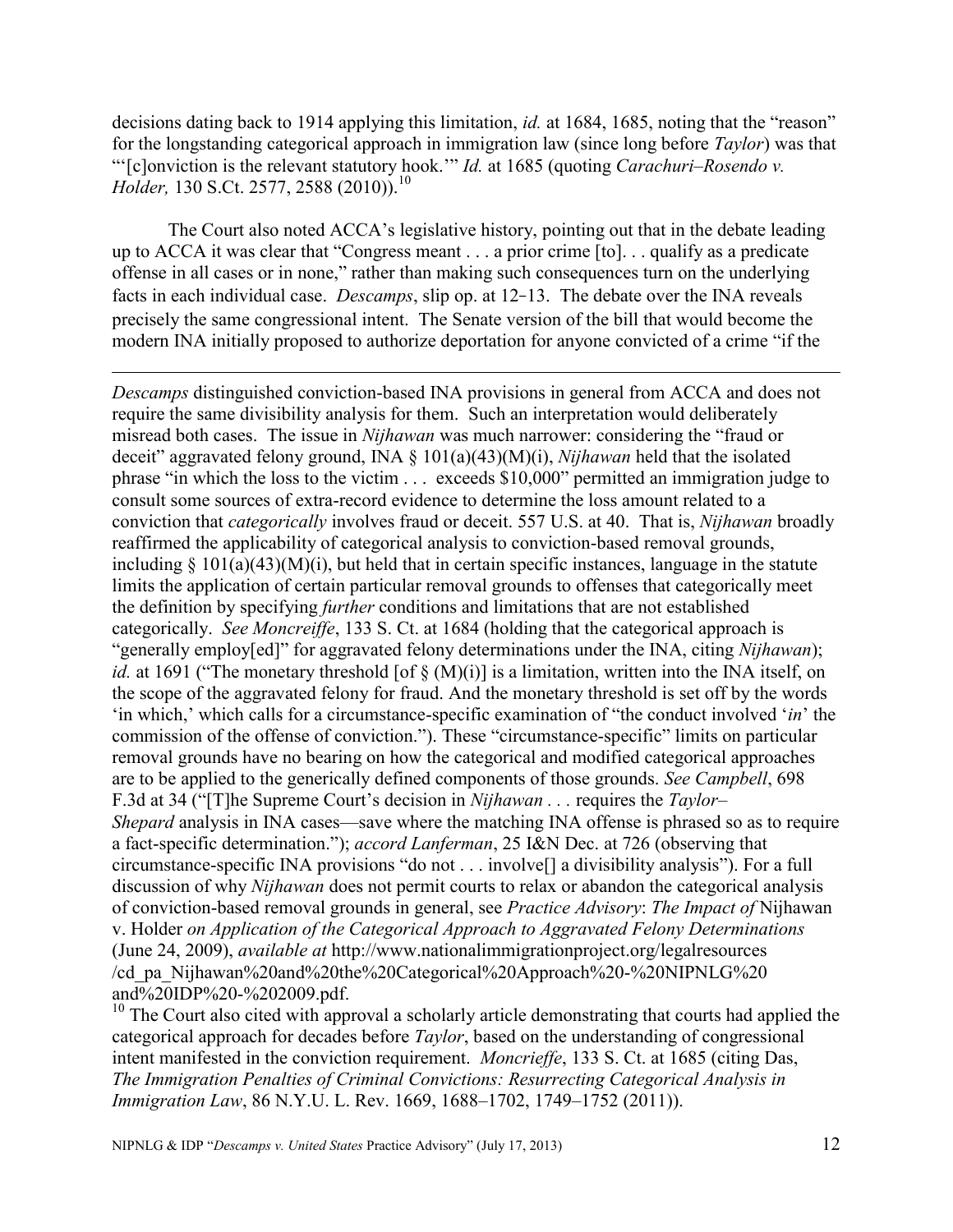Attorney General in his discretion concludes that the alien is an undesirable resident of the United States." *See* S. 2550, 82d Cong. § 241(a)(4). Senators objected to this language, asserting that it would permit the immigration agency to deport a person based on a discretionary view of the desirability of the immigrant rather than the conviction at issue. 98 Cong. Rec. 5420, 5421 (1952). As Senator Douglas explained:

The phrase is "in his discretion"—that is, in the discretion of the Attorney General. In other words, frequently the test is not the fact, but whether the Attorney General might with some reason conclude that deportation was proper. The Senator (Mr. Welker) has quite properly pointed out that this leaves only a very narrow question for the courts to decide on review, and the alien has almost no protection. A lawsuit is no protection if the matter to be received is as vague and variable and arbitrary as the Attorney General's conclusion about a person's undesirability.

*Id.* Thereafter, amendments to the Senate bill eliminated this problematic portion of the bill and left only the conviction-based ground of deportability for crimes involving moral turpitude, demonstrating Congress's desire to limit the immigration agency's review of underlying facts where removability is predicated on convictions. *See* Immigration and Nationality Act of 1952, Pub. L. No. 82–414, § 241(a)(4), 66 Stat. 163, 204.

Finally, the *Descamps* Court focuses on the "daunting difficulties and inequities" that result from improper use of the modified categorical approach to examine alleged facts that were gratuitous to the conviction. Op. at  $15\n-16$ . These include "expend[ing] resources" of courts and prosecutors in relitigating past criminal conduct; consulting inherently unreliable documents regarding issues that the parties had no incentive to dispute, and, most seriously in the Court's view, "depriv[ing] some defendants of the benefits of their negotiated plea deals" by treating them in the later proceeding as though they had been convicted of something other than the actual offense to which they pled guilty. *Id.* The Court in *Moncrieffe* raised the same concerns in rejecting the government's invitation to relax the categorical analysis of drug trafficking aggravated felonies: it pointed to the difficulties such an approach would create for "overburdened immigration courts," raised doubts about the reliability of the available evidence long after the fact, and noted the unfairness of treating two defendants convicted of the same offense differently "depending on what evidence remains available or how it is perceived by an individual immigration judge," 133 S. Ct. at 1690. *Moncrieffe* pointed out that these fairness and practical concerns are *more* serious in the removal context because unlike federal criminal defendants, "noncitizens are not guaranteed legal representation and are often subject to mandatory detention where they have little ability to collect [relevant] evidence.<sup>"</sup> *Id.* Therefore, all of the factors discussed in *Descamps* confirming the wisdom of the categorical approach are equally or more applicable to conviction-related provisions of the INA.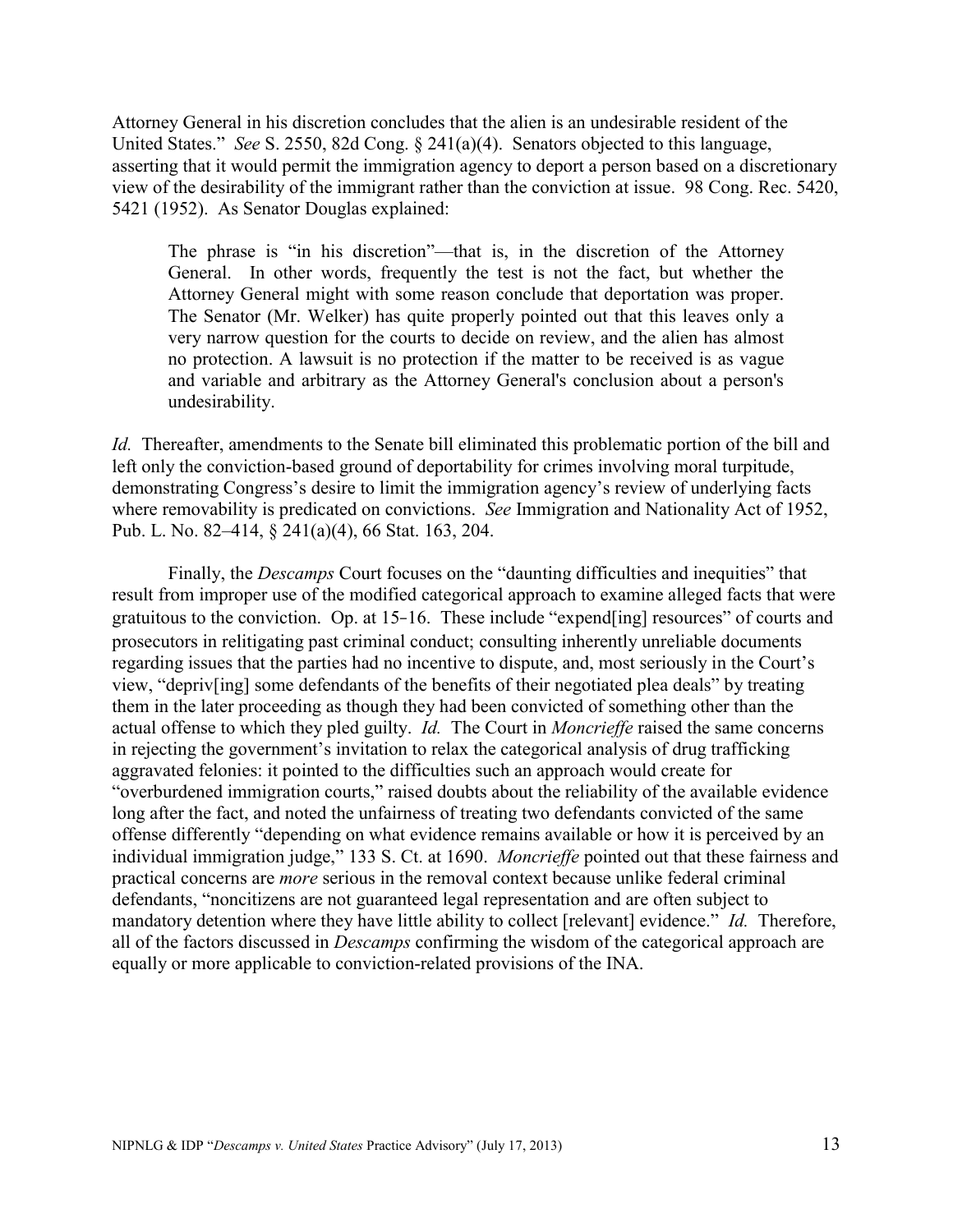#### **III. IMPLICATIONS OF** *DESCAMPS*

In addition to Descamps' impact on *Matter of Lanferman,* discussed *supra*, the holding in *Descamps* calls into question the ongoing validity of numerous administrative and circuit decisions involving application of the categorical approach in both civil and criminal proceedings. This advisory does not attempt to identify all possible arguments that a criminal defense or immigration practitioner might raise based on *Descamps*. Rather, this advisory addresses select issues that illustrate the framework for arguments a practitioner could make based on *Descamps* to argue that a statute is not divisible.

#### **A. Illustrations of the Implications for Specific Offenses**

#### **1. Sexual Abuse of a Minor Aggravated Felony Deportability: Minority**

The definition of aggravated felony includes "sexual abuse of a minor." INA § 101(a)(43)(A), 8 U.S.C. § 1101(a)(43)(A). In *Nijhawan v. Holder*, 557 U.S. 29, 37 (2009), the Supreme Court catalogued which aggravated felony grounds are subject to the categorical approach and which are "circumstance-specific." In its analysis, the Court treated the sexual abuse of a minor definition as subject to the categorical approach. *Id.* at 37.

The generic definition of "sexual abuse of a minor" requires that the victim be a minor. *Matter of Rodriguez–Rodriguez*, 22 I&N Dec. 991, 993–94 (BIA 1999). Under *Decamps,* unless the statute of conviction also requires that the victim was a minor, it is not a "sexual abuse of a minor" aggravated felony. Prior decisions holding that a court could look to the record of conviction to determine the age of the victim—including where the statute of conviction does not require that the victim be a minor—are inconsistent with *Decamps.* For example, the Seventh Circuit previously held that a factfinder could examine the record of conviction in an age-neutral statute to determine the age of the victim. *See Lara-Ruiz v. I.N.S.,* 241 F.3d 934, 941 (7th Cir. 2001). The court deemed the statute was *divisible* as to age because some victims could be minors. *Id.* at 941. Under *Decamps*, such age neutral sexual assault statutes are *indivisible* in that the none of the elements require that the victim is a minor.

#### **2**. **Firearm Deportability: Lists of Weapons**

Under INA  $\S 237(a)(2)(C)$ ,  $\S U.S.C. \S 1227(a)(2)(C)$ , an individual convicted of certain firearms offenses is deportable. The Court's divisibility analysis in *Descamps* cannot be reconciled with the BIA's approach to determining divisibility in firearm deportability cases, which no longer should apply.

Notably, the Supreme Court discussed when a weapons statute is divisible in its analysis in *Decamps*. According to the Court, if a statute requires only an unspecified "weapon" for a conviction, then

> [w]hatever the underlying facts or the evidence presented, the defendant still would not have been convicted, in the deliberate and considered way the Constitution guarantees, of an offense with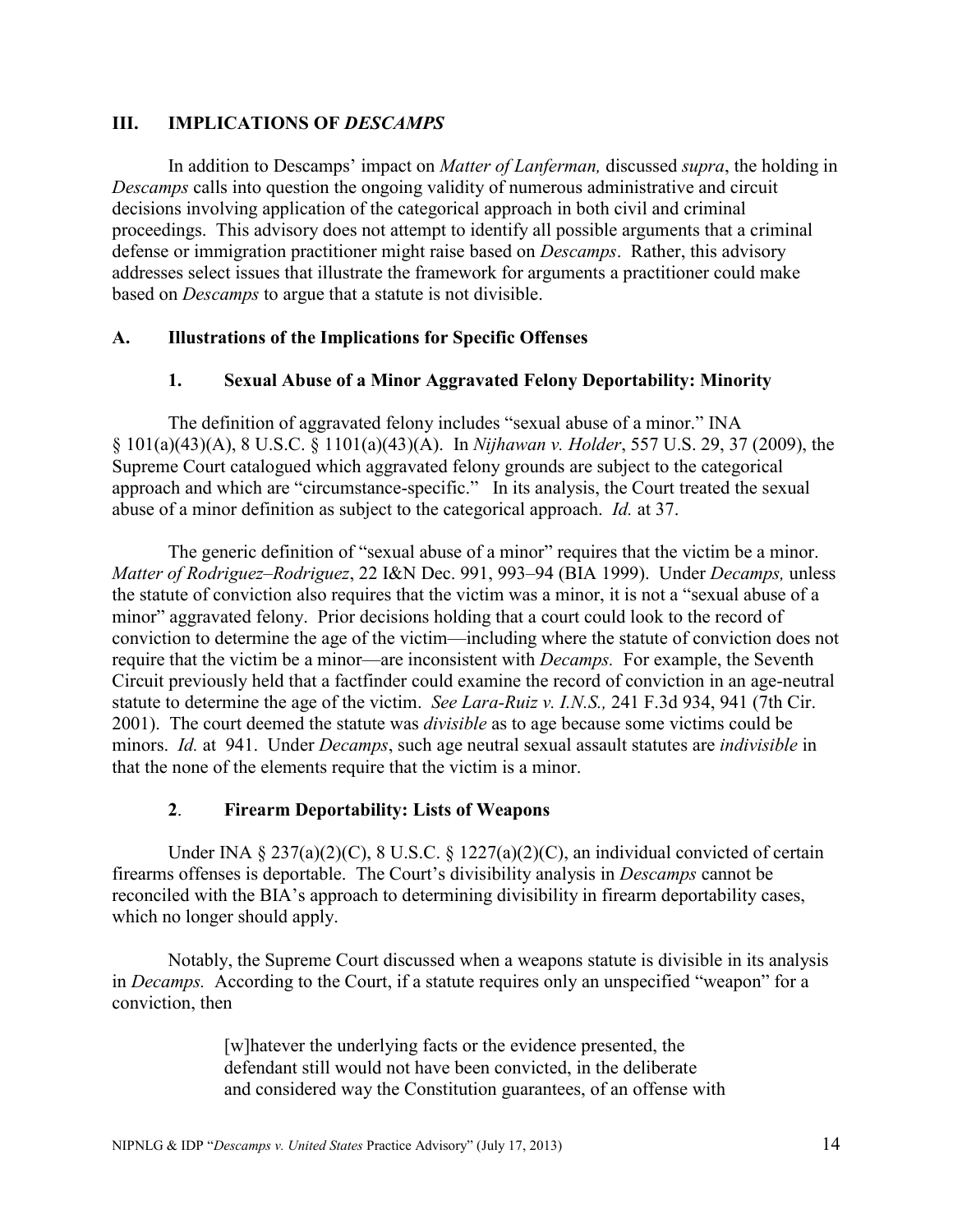the same (or narrower) elements as the supposed generic crime (assault with a gun).

Op. at 18. Thus, under *Decamps*, where the statute of conviction does *not* specify the type of weapon, then the statute of conviction is *not* divisible and, therefore, *not* a deportable firearm offense.

Accordingly, the BIA's rule—which treats unspecified weapons statutes as divisible should no longer apply. *Matter of Perez-Contreras*, 20 I&N Dec. 615, 617 (BIA 1992). Given the *Decamps* Court's detailed discussion regarding the divisibility of a statute that mentions that an unspecified weapon, the BIA's test fails.

In addition, *Matter of Lanferman* also dealt with the firearms removal ground. In that case, the Board adopted a broad rule that would allow immigration judges to examine the record of conviction, even for unspecified weapons statutes. *Lanferman*, 25 I&N Dec. at 731–32. However, the statutory scheme actually at issue in *Lanferman* presented a narrower question: what happens when a criminal statute uses a term that state's criminal code defines in another section of the criminal code. Specifically, the statute at issue provided that a person was guilty of menacing if "[h]e or she intentionally places or attempts to place another person in reasonable fear of physical injury, serious physical injury or death by displaying a deadly weapon...." New York Penal Law § 120.14(1). Importantly, even though a different section of the New York Penal Code defined the term "weapon" to include a series of weapons, including a firearm, *the menacing statute itself did not specifically reference a definition for the term "deadly weapon"* and the Board assumed that it applied.<sup>11</sup> See Matter of Lanferman, 25 I&N Dec. at 732 (citing New York Penal Law § 10.00(12)).

The Court in *Descamps* recognizes that a statute listing weapons would create distinct crimes whereas a statute that merely says "weapon" would not. *Compare Descamps*, Op. at 18 *with id.* at 17. Importantly, however, the Court did not address whether or not a statute is divisible where the statute itself does *not* reference a definition of a term that is defined elsewhere in the criminal code. Therefore, a person convicted under a statute that does not specifically define the term weapon in the statute itself, but the term is defined elsewhere in the criminal code, could argue that such a statute is indivisible because: (1) such a statute does not plainly fit under the Court's divisibility definition and, therefore, the government cannot meet its burden of proving deportability; and (2) because the rule of lenity should resolve the ambiguity in the noncitizen's favor.<sup>12</sup>

 $11$  Under New York law, the term, "deadly weapon" means: "Any loaded weapon from which a shot, readily capable of producing death or other serious physical injury, may be discharged, or a switchblade knife, gravity knife, pilum ballistic knife, metal knuckle knife, dagger, billy, blackjack, or metal knuckles." N.Y. Penal Law  $\S$  10.00(12).

<sup>12</sup> *See* discussion of lenity at Section II.A, *supra*.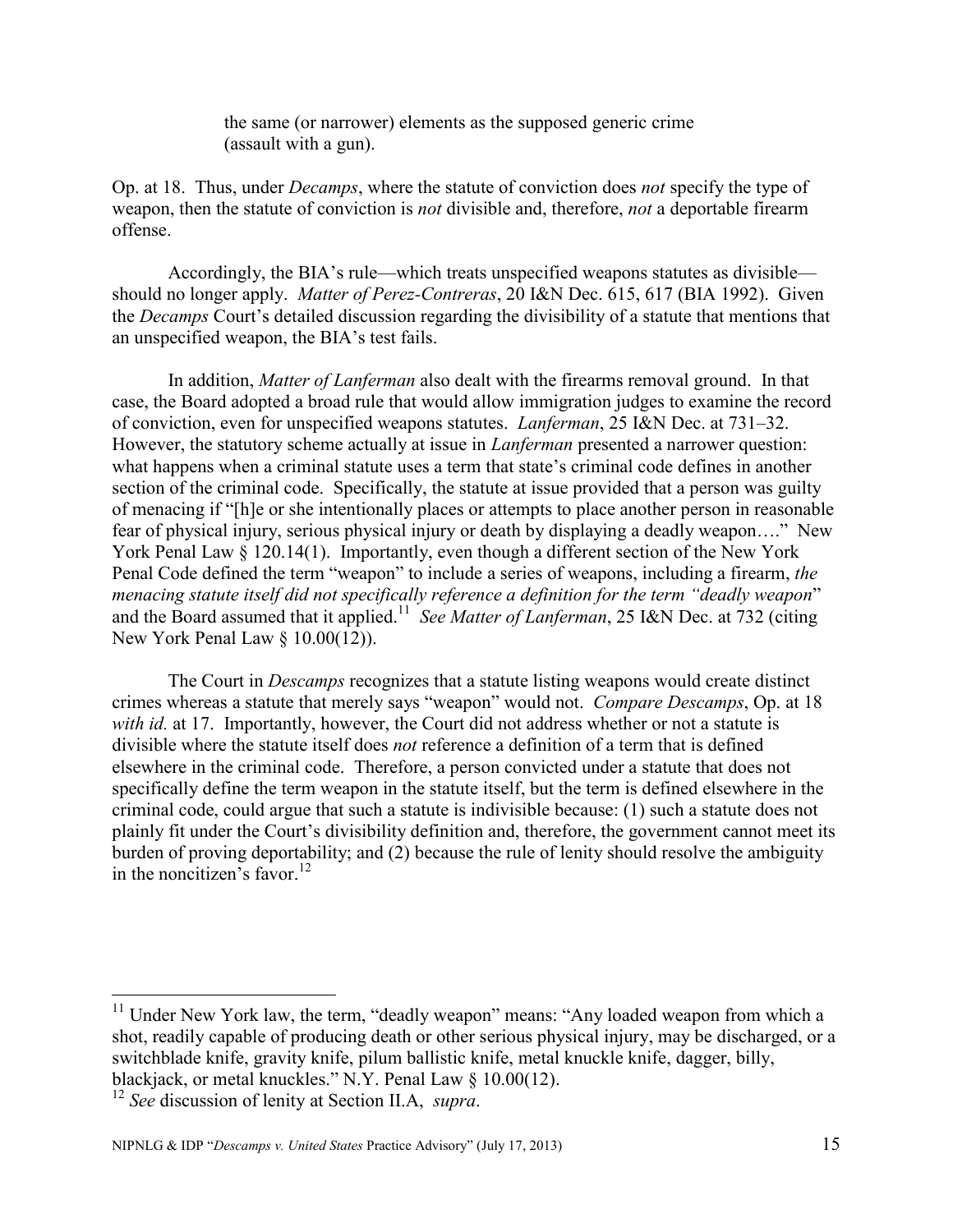## **3. Child Abuse Deportability: Age of Victim**

Under INA §  $237(a)(2)(E)$ , 8 U.S.C. § 1227(a)(2)(E), an individual convicted of certain child abuse offenses is deportable. The generic offense of child abuse requires that a person be convicted of an offense against a child. *Matter of Velasquez-Herrera*, 24 I&N Dec. 503 (BIA 2008).

The BIA has assumed that an assault statute that lacks an element regarding the age of the victim is a divisible offense because some of the victims will be children. *Velasquez-Herrera*, 24 I&N Dec. at 514. This view is at odds with the Supreme Court's requirement that a statute must define more than one offense before it is divisible. Thus, the BIA's analysis that a factfinder can look at the record of conviction to determine whether the victim was an adult or a child is irreconcilable with the Court's approach in *Descamps*, which permits recourse to the record of conviction only to determine of which offense a person has been convicted. Where the statute is indivisible, the factfinder must compare the statute as a whole with the generic definition. An age-neutral statute taken at its minimum, like that in *Velasquez-Herrera*, does not match the generic offense of child abuse, which requires that a person be convicted of an offense against a child.

## **4. Crime of Violence Aggravated Felony Deportability: Common Law Assault Statutes**

As discussed above, the Court expressly reserved the issue of whether case law expanding the text of a statute can make a statute divisible. Op. at 20. For example, in Massachusetts, the assault and battery statute does not define what constitutes an "assault and battery."<sup>13</sup> Before *Descamps*, circuit courts generally looked to the state case law to discern the judicially created elements for the offense, and applied the modified categorical approach to the statute, which did not define battery.<sup>14</sup>

However, post-*Descamps*, a practitioner may argue that since the text defines only one offense the inquiry should end without a factfinder reviewing the record of conviction. In addition, the state cases arguably set out means to commit the offense and not elements. *See* Op. at 9-10. Finally, since the Court reserved the issue of whether it is permissible to consult caselaw, one may argue that it is improper to go beyond the statutory text in determining the elements of the offense. *See* Op. at 20 (reserving issue of impact of case law on elements of offense for purposes of the categorical approach).

## **5. Controlled Substances Deportability: Schedules or Lists of Controlled Substances**

Under INA 8 U.S.C. § 1227(a)(2)(B)(i), an individual convicted of a controlled substance offenses as defined in the Controlled Substances Act (CSA), 21 U.S.C. § 802, is deportable. That Congress incorporated the list of offenses in the CSA into the generic federal definition of a

 $^{13}$  M.G.L.A. § 265-13A.

<sup>14</sup> *See*, *e.g.*, *U.S. v. Holloway*, 630 F.3d 252, 257 (1st Cir. 2011).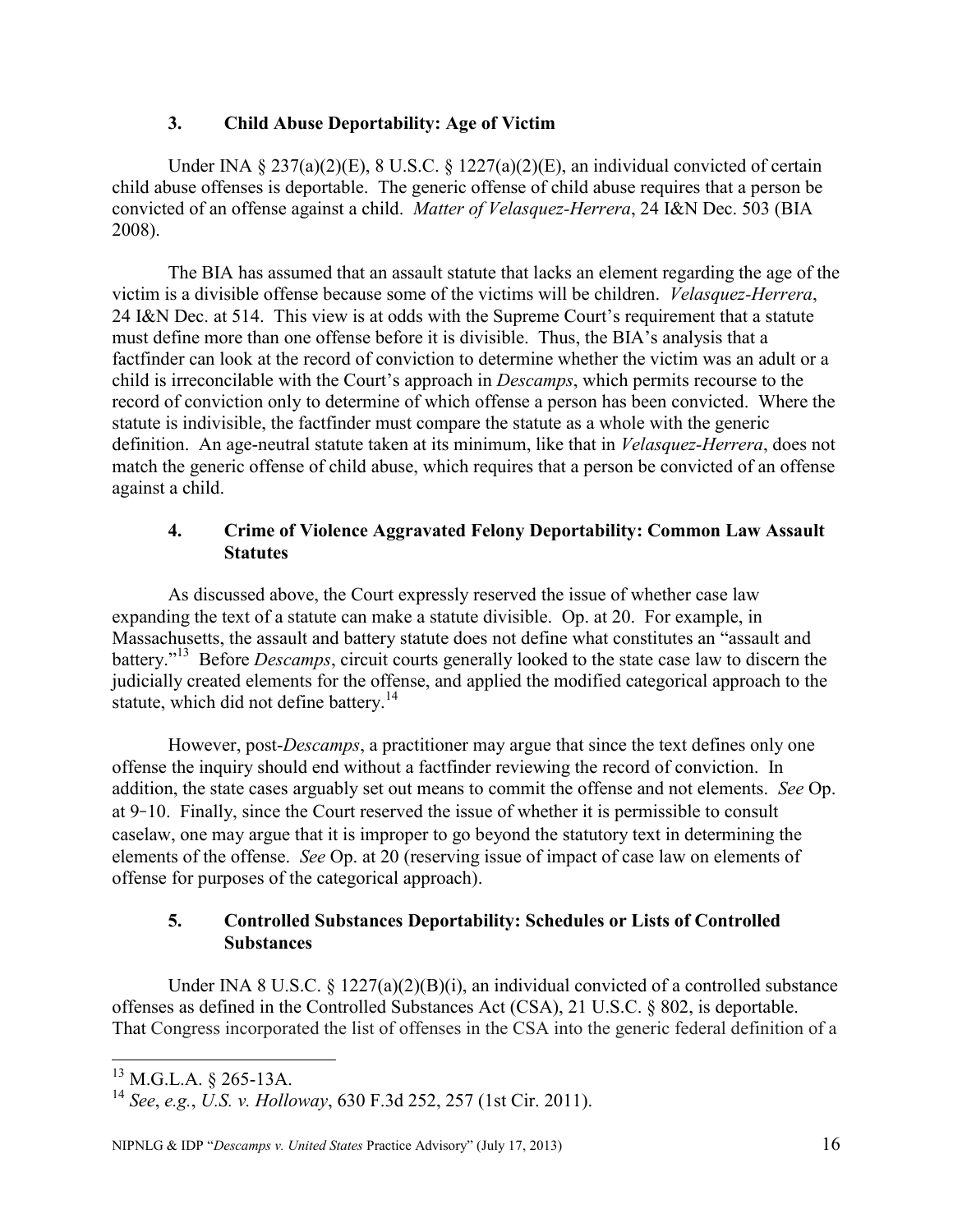controlled substance offense is significant. Where a person is convicted of a state controlled substance offense and the state's list of controlled substances is broader than the federal list in the CSA, the conviction is not a deportable offense unless the statute is divisible and the record of conviction identifies the substance. *Matter of Paulus*, 11 I&N Dec. 274 (BIA 1965).

In its analysis in *Descamps*, the Court offered at least two examples of divisible statutes: (1) a Massachusetts burglary statute that lists a "building, ship vessel or vehicle"; and  $(2)$  a weapons statute that includes a gun and other weapons. Op. at 7, 18-20. Significantly, however, those statutes only are divisible *if* they actually define elements for which as jury has made an unanimous finding. Op. at 14 (citing *Richardson v. United States*, 526 U.S. 813, 817 (1999) (defining elements of an offense as facts requiring unanimity in a jury)).

In addition to federal law, state laws create schedules of controlled substances. *See*, *e.g.*, 21 U.S.C. § 812; Cal. Health & Safety Code §§ 11054 58. Most state criminal codes define drug crimes with reference to such schedules.

For example, California's list of controlled substances is broader than the federal list in the CSA (which, again, Congress incorporated into the generic definition of a controlled substance offense). Is In California, a jury does not have to be unanimous about which drug is involved to sustain a conviction for using or being under the influence of a controlled substance.<sup>16</sup> California caselaw treats each controlled substance on the schedule as a "means" to commit the offense, not as an essential element necessary for a conviction.<sup>17</sup> As a result, one can argue that, for example, California's using or being under the influence statute<sup>18</sup> is indivisible for the identity of the particular substance. Under *Descamps*, this means that the factfinder cannot examine the record of conviction to determine the identity of the substance. Accordingly, arguably no California conviction for using or being under the influence of a controlled substance is a deportable offense.

## **B. Retroactivity (Post-Conviction Relief)**

When deciding requests for post-conviction relief, courts generally look to the law that existed when a case became final on direct appeal because the post-conviction petition is deciding whether the decision was unfair when initially rendered.<sup>19</sup> If a Supreme Court case creates a new criminal rule after a petitioner's case became final, post-conviction relief

<sup>15</sup> *Ruiz-Vidal v. Gonzales*, 473 F.3d 1072, 1077 (9th Cir. 2007), *abrogation on other grounds recognized by Cardozo-Arias v. Holder*, 495 F. App'x 790, 792 (9th Cir. 2012).

<sup>16</sup> *See Sallas v. Municipal Ct.*, 86 Cal. App. 3d 737, 740-44 (Ct. App. 1978) (holding that a state defendant is entitled to know the nature of the controlled substance at issue not

because it is an element of a controlled substance offense, but because due process requires it). <sup>17</sup> *Ross v. Municipal Ct.*, 49 Cal. App. 3d 575, 579 (Ct. App. 1975) (explaining that the specific type of controlled substance is a "means by which" a defendant commits a controlled substance offense).

<sup>&</sup>lt;sup>18</sup> California Health and Safety Code §11550.

<sup>19</sup> *Teague v. Lane*, 489 U.S. 288 (1989).